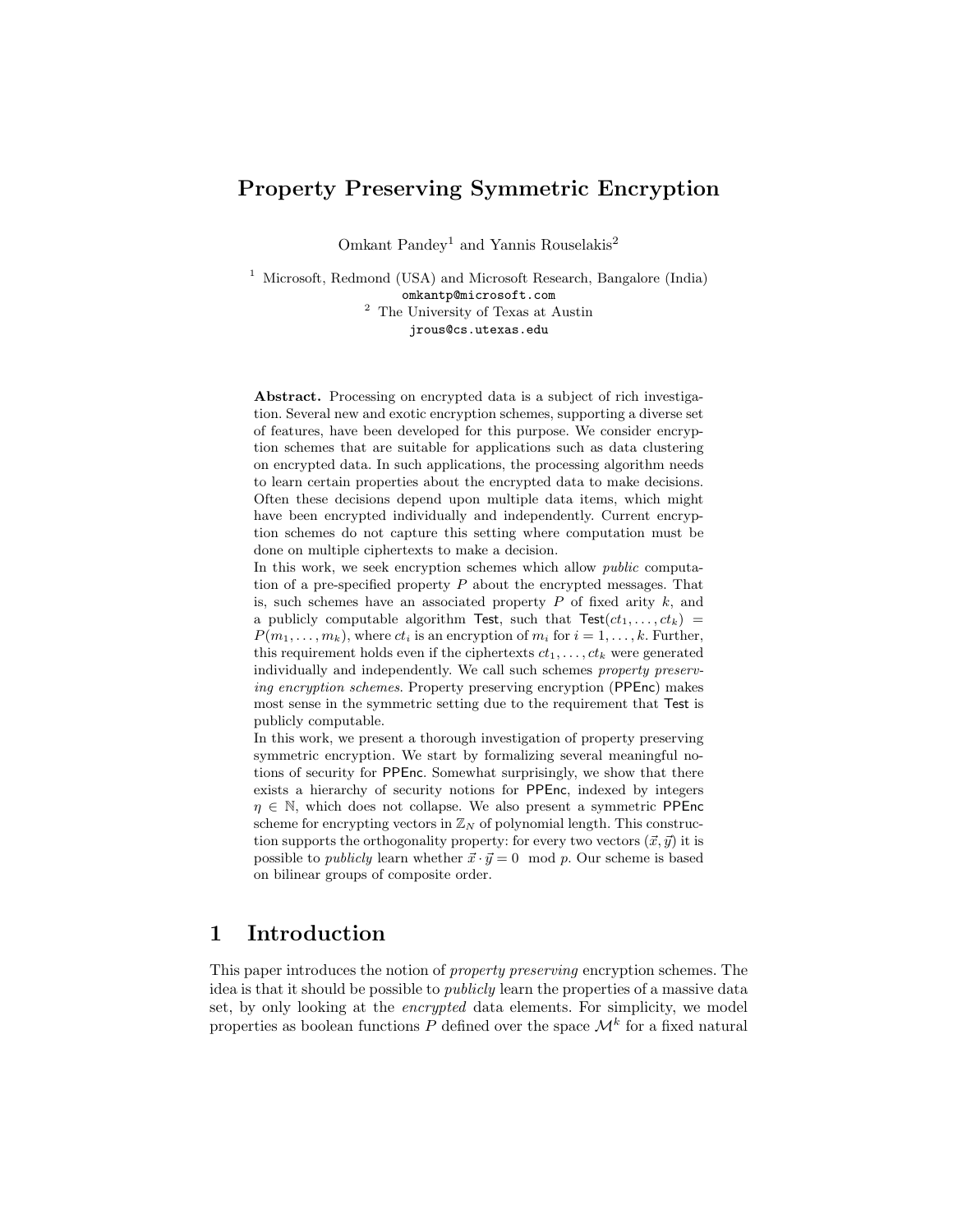number  $k \in \mathbb{N}$ . The simplest way to capture this idea is by requiring a public algorithm, Test, such that  $\forall (m_1, \ldots, m_k) \in \mathcal{M}^k$ :

$$
P(m_1,\ldots,m_k) = \text{Test}(ct_1,\ldots,ct_k)
$$

where  $ct_i$  is the encryption of  $m_i$  for every  $i \in [k]$ . An important observation is that the idea makes most sense only for symmetric encryption schemes, which will be the main focus of this work.<sup>3</sup>

Property preserving encryption represents great promise, particularly for developing private algorithms for data classification. Of particular interest are the applications that deal with streaming data. For example, consider the recipient of a data stream, who receives data-elements arriving one at a time:  $m_1, m_2, \ldots$ and so on. The recipient would like to encrypt each of these elements, as they arrive, and store<sup>4</sup> the resulting ciphertexts on an untrusted computing facility, e.g., a public cloud [21, 33]. The recipient can then instruct the cloud to classify and organize this data—e.g., using data clustering techniques  $[30, 28]$ , for the target application. Current encryption schemes fall short of dealing with this situation. This holds true even for the exotic class of schemes such as predicate encryption [31], functional encryption [15], and fully homomorphic encryption [39, 24].

Order preserving symmetric encryption. Property preserving encryption is directly inspired by the recent work of Boldyreva, Chenette, Lee, and O'Neill on order preserving (symmetric) encryption [10]. Informally speaking, an encryption scheme is order preserving if the ciphertexts preserve the order of the plaintexts; that is, if  $m_1, m_2$  are two plaintexts integers and  $m_1 \geq m_2$ , then  $ct_1 \geq ct_2$ , where  $ct_1, ct_2$  are encryptions of  $m_1, m_2$  respectively. Boldyreva et al. show that order-preserving schemes cannot satisfy the usual "indistinguishability" based notions. In fact, as noted in [10, 11], formulating a reasonable notion of security for order preserving encryption is a subtle and involved task. The starting point of our work was to understand the source of this difficulty, and how it affects other properties.

For this purpose, we start by generalizing the idea of preserving the order as follows. First, we do not restrict ourselves only to the ordering relation, and consider arbitrary properties. Second, we do not necessarily require the same relation on plaintexts and ciphertexts—e.g., the greater than or equal to operation. Instead, we only require a public algorithm to test this relation:  $Test(ct_1, ct_2) = 1$ if and only  $m_1 \geq m_2$ . With these generalizations, it turns out that there exist nontrivial properties for which we can satisfy indistinguishability-based security notions. This results in very strong and robust security guarantees.

<sup>3</sup> For asymmetric (or public-key) encryption, the encrypted message might be recoverable for most properties of interest, simply by using Test and the encryption algorithm. See also section 1.2 for further discussion.

<sup>4</sup> We note that this model is similar to the model considered by Gennaro and Rohatgi [23] for digital signatures. In particular, it is different from the "streaming algorithms" model where the stream cannot be stored, and the computations must be done in a single pass over a small sample of the stream[2, 29].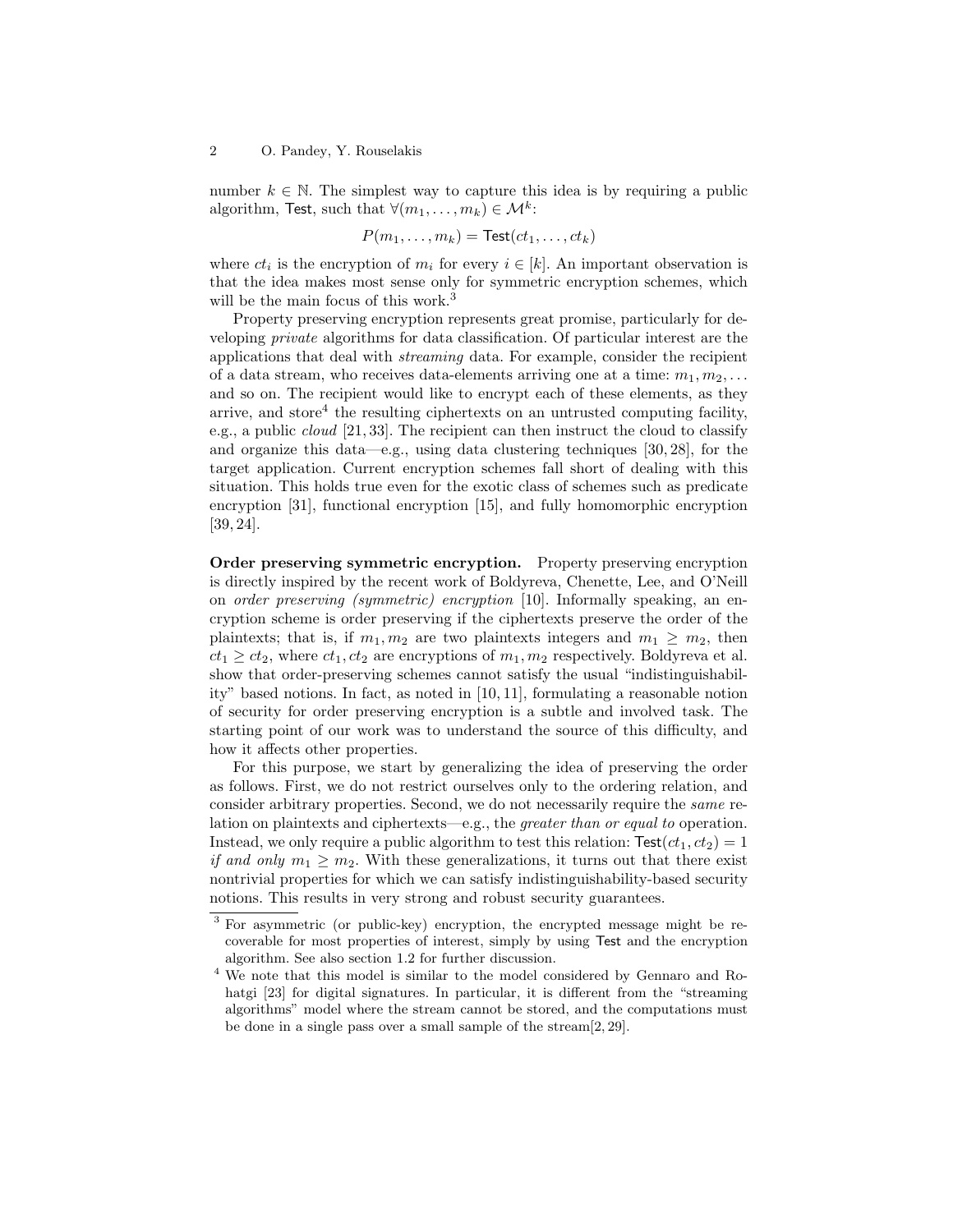#### 1.1 Our Contribution

It quickly becomes apparent that property preserving encryption is a new notion that requires a thorough investigation. This is the focus of the current work. We present a summary of our results here.

Notions of Security. We start by defining three indistinguishability based notions of security: (1) find-then-guess (FTG), (2) left-or-right (LoR), and (3) selective real-versus-random (sRvR). These notions are directly based upon the work of Bellare, Desai, Jokipii, and Rogaway [5] for defining security of symmetric encryption.

In FtG-security the adversary first participates in a "find" stage in which he receives encryptions of many (adaptively) chosen messages. The adversary then selects two challenges  $(m_0^*, m_1^*)$ , and receives an encryption of one of them. The adversary is supposed to "guess" which message was encrypted. In LoR-security, the adversary adaptively chooses many pairs of messages  $(m_1^0, m_1^1), (m_2^0, m_2^1), \ldots$ and receives encryptions of messages  $m_1^b, m_2^b, \ldots$ , for a fixed bit b. The adversary is supposed to guess b. In property preserving encryption, the adversary is allowed to learn the value of the property  $P$  on various subsets of messages. Therefore we enforce the following "equality pattern" condition (assume  $P$  to be binary): in FTG game, we require that for every message  $m_i$  that was encrypted,  $P(m_0^*, m_i) = P(m_1^*, m_i)$ ; likewise, in LoR game, we require that for every two indices  $(i, j)$ :  $P(m_i^0, m_j^0) = P(m_i^1, m_j^1)$ .

For standard symmetric encryption, these two notions are proven equivalent using a simple hybrid experiment [5]. Quite surprisingly, we show that in case of property preserving encryption, the FtG-security is much weaker than LoRsecurity. There exist natural properties for which FtG can leak much more about the encrypted messages than LoR. This proof also highlights that in fact FtG is a rather subtle notion: there is a hierarchy of FtG definitions indexed by a natural number  $\eta \in \mathbb{N}$ , denoted  $\text{FTG}^{\eta}$ , which lie between  $\text{FTG}$ and LOR. Roughly speaking, the  $FTG^{\eta}$  notion is like the FTG notion except that the adversary submits at most  $\eta$  pairs of challenges instead of just one:  $(m_{0,1}^*, m_{1,1}^*), \ldots, (m_{0,\eta}^*, m_{1,\eta}^*)$ . We go on to show that  $\text{FTG}^{\eta}$  is weaker than  $\mathrm{FTG}^{\eta+1}$ .

Our final indistinguishability based notion, is an adaptation of the "real-orrandom" security presented in [5]. Informally, in this game the attacker submits adaptively chosen messages that form the real sequence of messages to an encryption oracle. The oracle either only encrypts the real message sequence or a random message sequence. As usual, we want that the adversary should not know which is the case. Adopting this notion to the setting of property-preserving encryption is slightly tricky, due to the equality pattern condition. When returning encryptions of a random sequence, it should be ensured that the random sequence will have the equality pattern of the real sequence. Since the real sequence is chosen adaptively based on the ciphertexts seen so far, the equality pattern of the real sequence "evolves" during the entire experiment. One way to deal with this situation is to require the adversary to select its equality pattern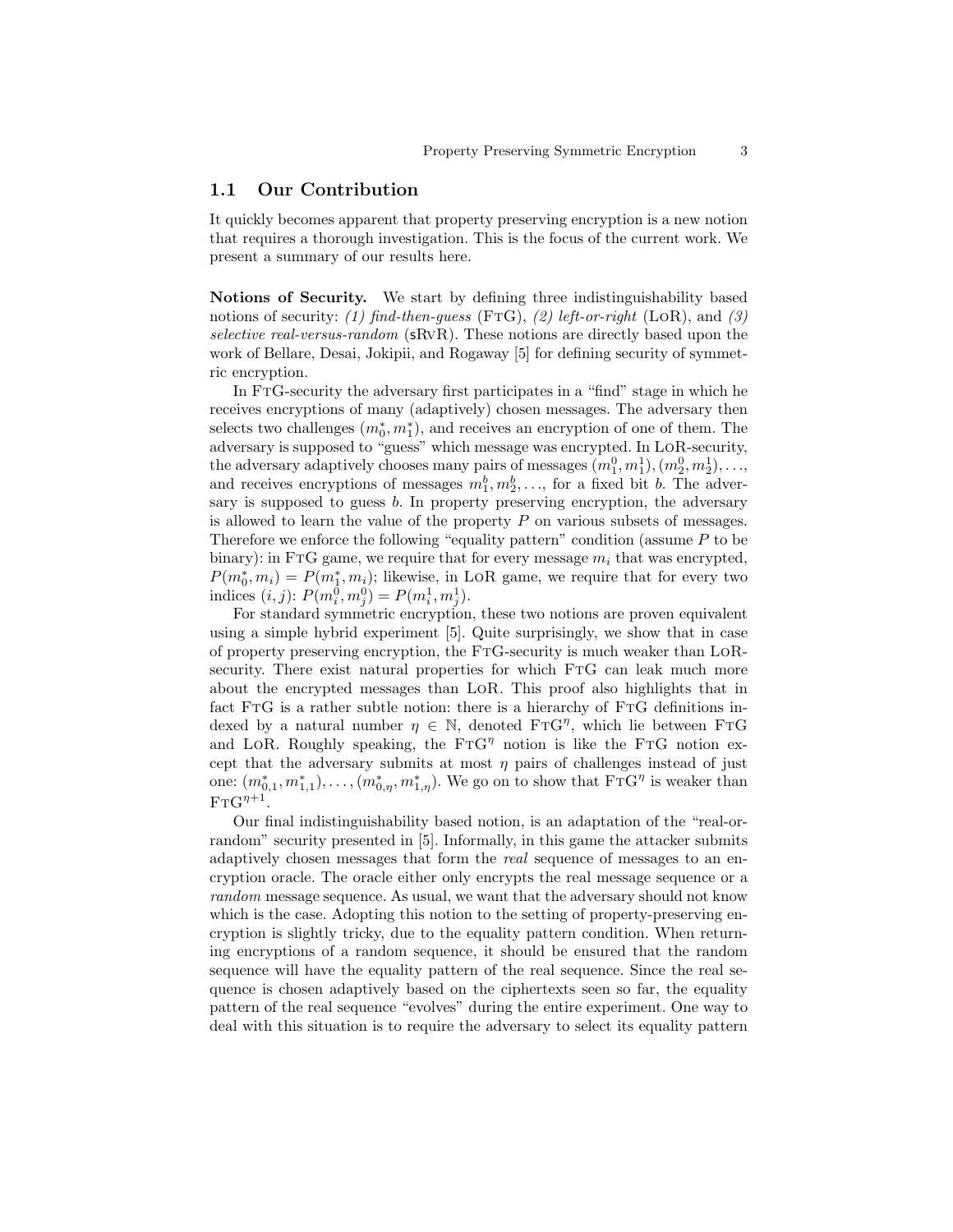$\xi$  (a binary vector) at the beginning of the game. This choice is motivated by the work on selective security for identity based encryption [18, 19]. We require that the encryptions of real sequence with equality pattern  $\xi$ , look indistinguishable from a random sequence with the same pattern  $\xi$ . The resulting notion is called the *selective real-versus-random* security denoted by sRvR, and is proven equivalent to the selective version of LoR-security, denoted sLoR. The summary of relationships between these security notions is presented in figure 1.



Fig. 1. Relations between all security notions. Solid arrows denote implications for all properties. Cut arrows denote that there exist some properties for which the implication is false.

Our Constructions. We seek interesting properties for which provably secure constructions satisfying our security notions can be obtained. We present constructions that preserve, according to our notion, the orthogonality of encrypted vectors. More formally, let  $p$  be a prime number; we construct a property preserving scheme for  $P: \mathbb{Z}_p^n \times \mathbb{Z}_p^n \to \{0,1\}$  such that:  $P(\vec{u}, \vec{v}) = 0$  if  $\vec{u} \cdot \vec{v} = 0$ mod p and 1 otherwise.

First we observe a general approach for constructing property preserving encryption from symmetric predicate-encryption that satisfy two essential properties: (1) predicate privacy in the multi-challenge model, and (2) security in the standard model (as opposed to the selective models as defined in [18, 19]). Shen, Shi, and Waters [41] formulated the notion of predicate privacy in symmetric encryption, and presented a construction for orthogonality testing. However, their construction is secure only in the selective-security model. At present, there are no known constructions satisfying the two requirements.

We present a new, direct construction, for preserving orthogonality. Our construction is based on composite order groups with bilinear pairings. We prove that our construction satisfies the LoR-security in the generic group model [44]; a provably secure construction in the standard model is left as an important open problem.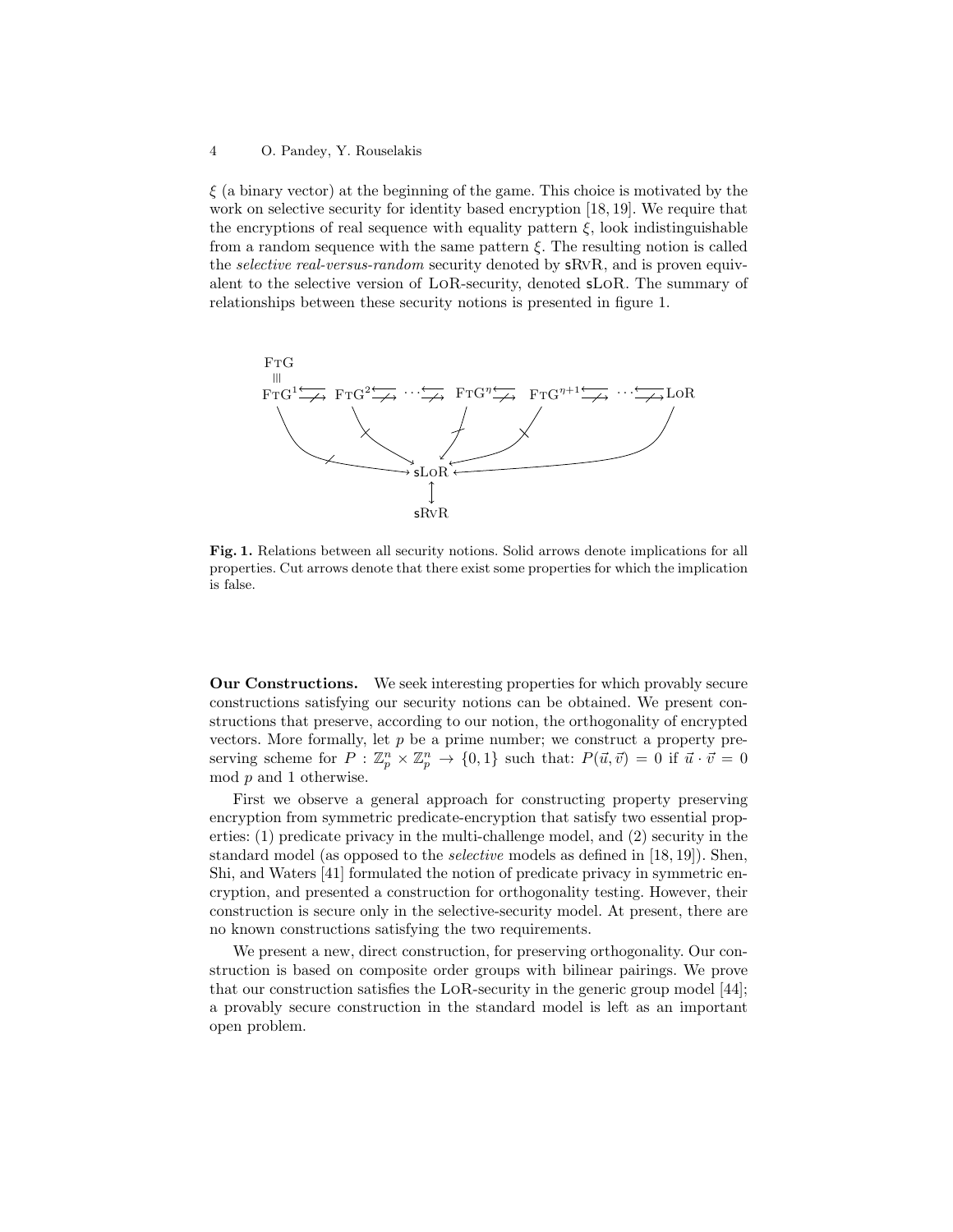#### 1.2 Related Work

Other than the works of Boldyreva et al. [10, 11], the work of Bellare, Ristenpart, Rogaway, and Stegers [8] on format preserving encryption is also a related concept which ensures that the ciphertext has the same *format* as the plaintext.

Encryption schemes supporting keyword search on encrypted data are very relevant to our work. They were considered by Song, Wagner, and Perrig in the symmetric setting [45], and by Boneh, Di Crescenzo, Ostrovsky, and Persiano [14] in the public-key setting. We can view these works as testing for the equality property for a fixed keyword(s). Equality tests in symmetric setting are related to oblivious RAM techniques [37]; in the public-key setting they are related to anonymous Identity Based Encryption  $(IBE)$  [14, 1, 17]. Subsequent works developed schemes for complex queries such as conjunctive and range queries [25, 16, 42], and more efficient constructions [22].

Bellare, Boldyreva, and O'Neill [4] investigated the notion of deterministic encryption to allow search in sub-linear time. These schemes provide meaningful security guarantee only when messages are drawn from high min-entropy distributions. Subsequent works further refined this notion and provided new constructions [7, 12, 36].

Another notion, closely related to our work, is predicate encryption, introduced by Katz, Sahai and Waters [31], and further generalized to functional encryption [15]. In predicate encryption, messages are encrypted using a set of attributes S, and secret keys can be derived for predicates  $f$ , say  $K_f$ . A message m encrypted using S can be decrypted using  $K_f$  if and only if  $f(S) = 1$ . The principal difference between our notion and predicate encryption is that the latter only tests unary property, i.e., f works only on a single ciphertext. In contrast, property-preserving encryption is required to deal with multiple ciphertexts each generated individually and independently. Predicate encryption is a generalization of previous works on attribute-based encryption [40], further developed in [27, 9, 20, 38, 26]. Subsequent works provided improved constructions under a variety of cryptographic assumptions [31, 43, 41, 34].

Our study of relationships between security notions of encryption schemes is inspired by initial works of Bellare, Desai, Jokipii, and Rogaway [5], and Bellare, Desai, Pointcheval, and Rogaway [6]; it has been pursued in many subsequent works since then such as [3, 32], as well as previously mentioned works on deterministic encryption.

Somewhat tangentially related to our work is the notion of fully homomorphic encryption (FHE) [39], first realized by Gentry [24]. While FHE allows processing arbitrary computations on any number of ciphertexts, the resulting output is encrypted, and therefore not useful for evaluating properties.

## 2 Property Preserving Encryption

**Standard notation.** We write  $s \stackrel{\$}{\leftarrow} S$  to mean that s is picked uniformly at random from the set S. When multiple elements  $x, y, z, \ldots$  are picked uniformly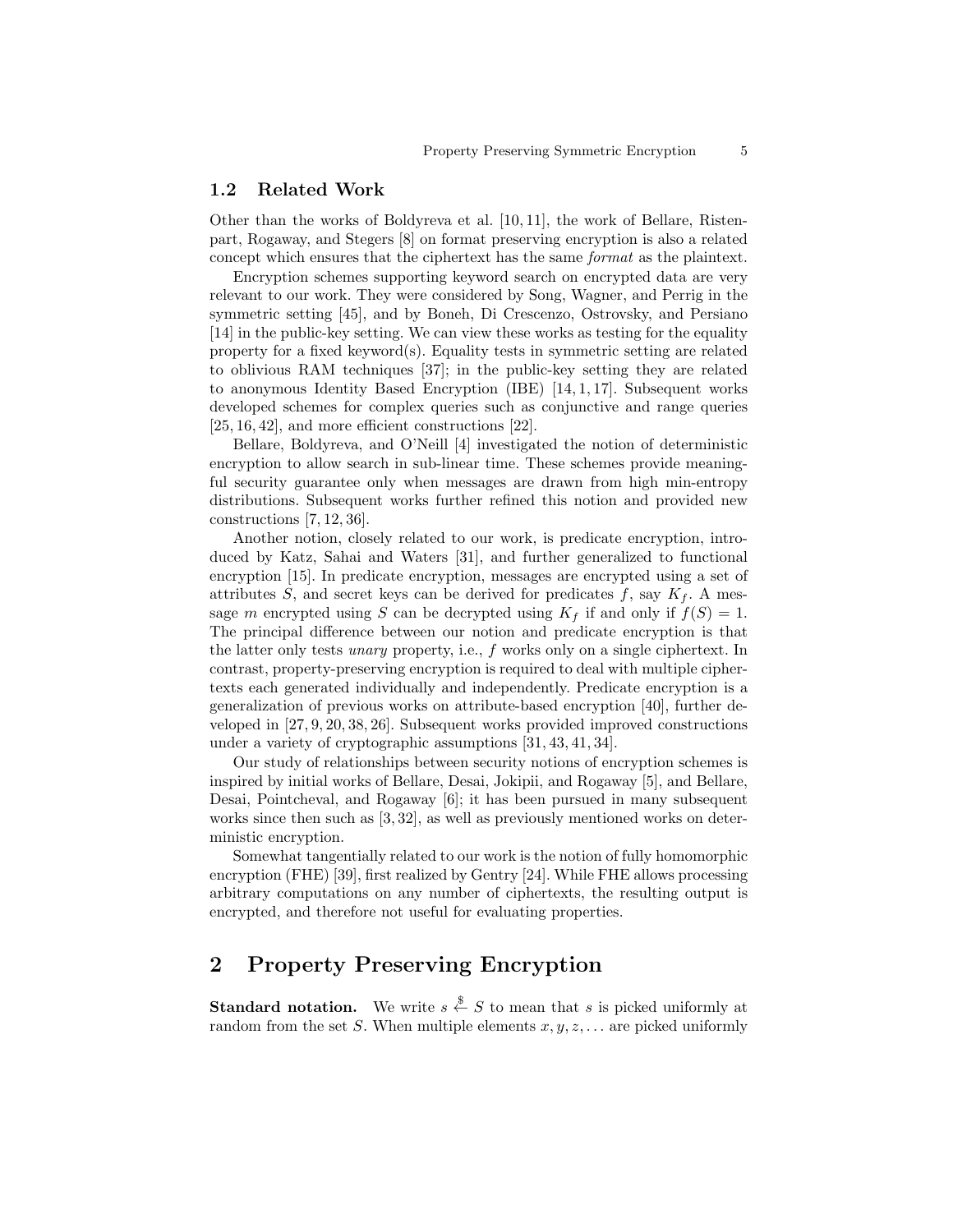at random from S, we write  $x, y, z, \ldots \stackrel{\$}{\leftarrow} S$ . Symbols  $\neg, \wedge$ , and  $\oplus$  denote the standard boolean operations: NOT, AND, and XOR, respectively. The set of natural numbers is denoted by N; for  $n \in \mathbb{N}$ , we write by [n] the set  $\{1, 2, \ldots, n\}$ . We will often refer to a vector directly by writing its components in order as either  $(a_1, a_2, \ldots, a_n)$  or  $\{a_i\}_{i=1}^n$ . The security parameter is denoted by  $\lambda \in \mathbb{N}$ , and a function negligible in  $\lambda$  is denoted by negl( $\lambda$ ). All algorithms are assumed to have  $\lambda$  as an implicit input, and run in time polynomial in  $\lambda$ .

Property preserving encryption. A property-preserving symmetric encryption scheme, is just like a normal symmetric encryption scheme except that it has an associated property P and a test algorithm, Test. Algorithm Test is a publicly computable polynomial time algorithm which operates on ciphertexts. The goal of Test algorithm is to test if the property  $P$  is satisfied on the underlying messages of the input ciphertexts. The formal definition of symmetric property-preserving encryption is given below; we allow some public-parameters in the system so that Test algorithm can properly operate on the ciphertexts.

Definition 2.1. A symmetric property-preserving encryption scheme, with plaintext - space M, consists of four probabilistic polynomial-time algorithms  $\Pi$  = (Setup, Enc, Dec, Test) and an associated property  $P : \mathcal{M}^k \to \{0, 1\}$ , such that:

 $\mathsf{Setup}(1^\lambda)\to (pp,sk)$ :

This is a randomized algorithm, which on input a security parameter  $\lambda \in \mathbb{N}$ , outputs a secret-key sk, and public-parameters pp.

 $Enc(pp, sk, m) \rightarrow ct$ :

The (possibly randomized) encryption algorithm takes as input pp, sk, and the plaintext m; it outputs a ciphertext ct.

 $Dec(pp, sk, ct) \rightarrow m$ :

The decryption algorithm takes as input pp, sk, and the ciphertext  $ct$ ; it outputs the plaintext message m.

 $\textsf{Test}(pp, ct_1, \ldots, ct_k) \rightarrow \{0, 1\}$ :

The testing algorithm takes as input the public parameters pp, and k ciphertexts  $ct_1, \ldots, ct_k$ ; it outputs a bit.

We require that for all possible outputs  $(pp, sk)$  of algorithm Setup, and every  $m \in \mathcal{M}$ , it holds that  $\mathsf{Dec}(pp, sk, \mathsf{Enc}(pp, sk, m)) = m$ . Further, we also require that there exist a negligible function  $\text{negl}(\cdot)$  such that  $\forall (m_1, \ldots, m_k) \in \mathcal{M}^k$ .

$$
\Pr\left[\begin{matrix} \textsf{Test}(pp, ct_1, \dots, ct_k) \\ = P(m_1, m_2, \dots, m_k) \end{matrix} \middle| \begin{matrix} (pp, sk) \leftarrow \textsf{Setup}(1^{\lambda}) \\ \forall i \in [k] : ct_i \leftarrow \textsf{Enc}(pp, sk, m_i) \end{matrix} \right] \ge 1 - \textsf{negl}(\lambda)
$$

where the probability is taken over the randomness of all algorithms.

### 3 Security Notions

We follow the approach of Bellare, Desai, Jokipii, and Rogaway [5], and present three different definitions. We will start by considering the two simplest variants,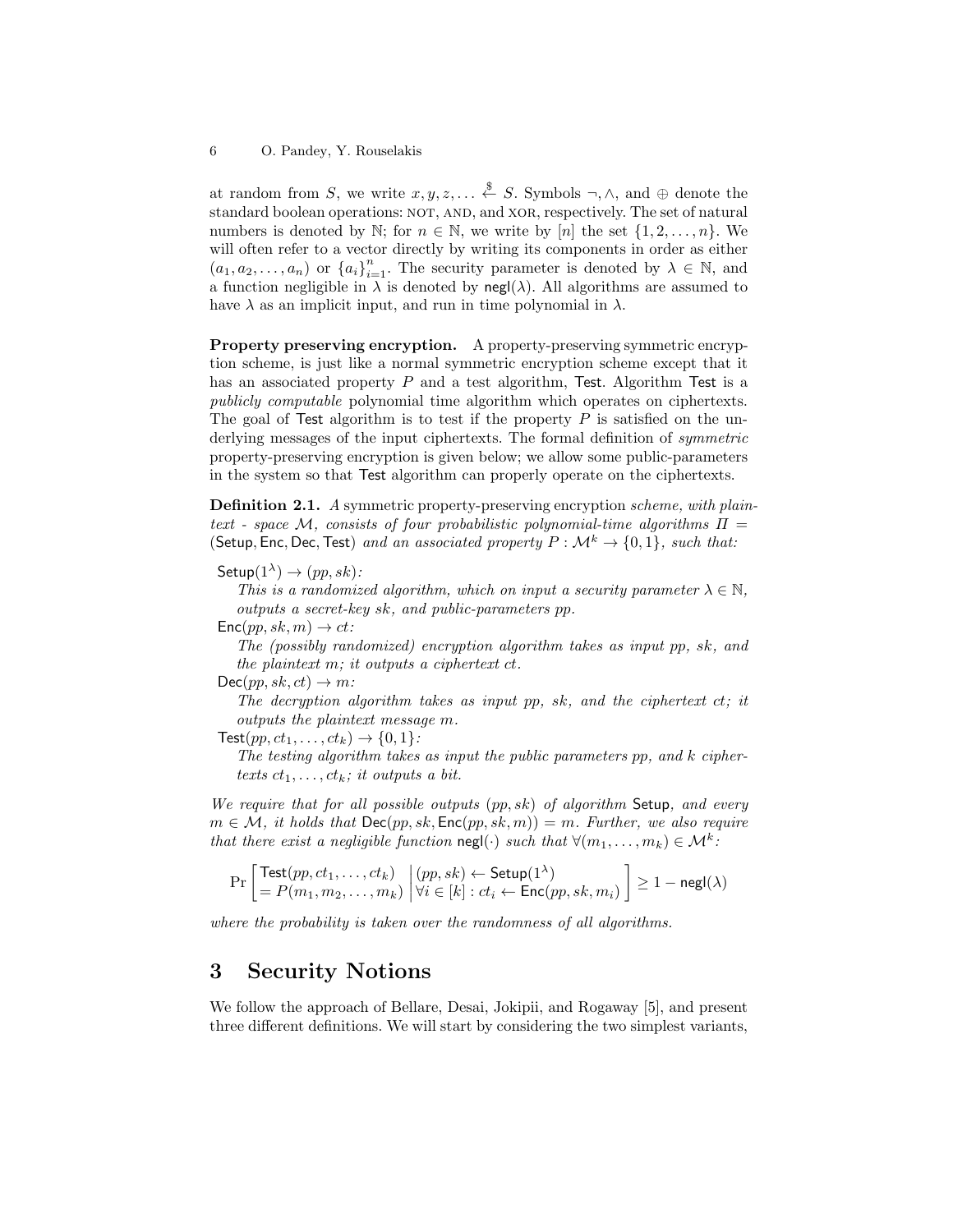each of which is obtained by modifying definitions in [5] to accommodate the equality pattern. To do this, we introduce some notation.

**Notation.** Let  $\Pi = (\mathsf{Setup}, \mathsf{Enc}, \mathsf{Dec}, \mathsf{Test})$  be a symmetric property-preserving encryption scheme with plaintext space  $\mathcal{M}$ . Let P be a k-ary property defined over M for some fixed positive integer  $k \in \mathbb{N}$ :  $P : \mathcal{M}^k \to \{0, 1\}$ . For a bit b, let the "Left-Right Oracle" be defined as the following function:  $LR(m_0, m_1, b) = m_b$ . Let  $X = (x_1, \ldots, x_n) \in \mathcal{M}^n$  and  $Y = (y_1, \ldots, y_n) \in \mathcal{M}^n$  be two message sequences of polynomial length  $n = n(\lambda)$ . We say that X and Y have the same equality pattern for property P, if and only if:  $\forall (i_1, \ldots, i_k) \in [n]^k$ ,  $P(x_{i_1}, \ldots, x_{i_k}) =$  $P(y_{i_1}, \ldots, y_{i_k}).$ 

It will be convenient to formally define the equality pattern of a sequence X. For integers  $n, k$ , let  $I_1, \ldots, I_{n^k}$  be all sequences of indices  $(i_1, \ldots, i_k) \in [n]^k$ in the *lexicographic* order.<sup>5</sup> The equality pattern of a sequence  $X \in \mathcal{M}^n$  w.r.t. property  $P: \mathcal{M}^k \to \{0,1\}$  is a binary vector of length  $n^k$ , denoted by  $\mathsf{Eqp}(X) :=$  $(b_1, \ldots, b_{n^k})$ , such that  $b_j = P(X_{I_j})$ . Here  $X_{I_j}$  denotes the projection of X on  $j^{\text{th}}$ -sequence  $I_j$ , for  $j \in [n^k]$ .

Find-then-Guess Security. The simplest indistinguishability based definition is the "find-then-guess" security. Informally, adversary A participates in a game, in which first it is given access to an encryption oracle. A can ask polynomially many encryption queries by adaptively choosing and sending plaintexts  $m \in \mathcal{M}$ . This is called the "find" stage; at some point, A produces two equallength messages  $(m_0^*, m_1^*)$ . At this point, A is given a challenge ciphertext  $ct$ , which is an encryption of  $m_b$  for a random bit b. A can make more queries to the encryption oracle after receiving  $ct$ . At some point,  $A$  outputs a bit  $b'$  (as its guess of  $b$ ), and the game ends. The output of the game is  $b'$ .

For convenience, we split A, into two algorithms denoted  $A := (A_1, A_2)$ . Algorithm  $\mathcal{A}_1$  participates in the "find" stage and outputs  $(m_0^*, m_1^*)$  and some state information st (which includes public-parameters). Algorithm  $A_2$  represents the actions of  $A$  after the find stage— $A_2$  receives the challenge ciphertext  $ct$ , and the state information  $st$ , and outputs the bit  $b'$ . Formally, this game is captured by a random process, denoted  $\mathsf{Game}_{H,\mathcal{A},\lambda}^{\text{FTG}}(b)$ , which appears in table 1. For succinctness, we adopt the convention that  $sk$  includes the public-parameters  $pp$ , and we write  $\mathsf{Enc}_{sk}(m)$  to mean  $\mathsf{Enc}(pp, sk, m)$ .

Let the queries of  $A_1$  to the encryption oracle be  $(m_1, \ldots, m_\ell)$ , and the queries of  $\mathcal{A}_2$  be  $(m_{\ell+1}, \ldots, m_n)$ . We say that A is a valid FTG-adversary if sequences  $X_0$  and  $X_1$  have the same equality pattern, where  $X_0 = (m_1, \ldots, m_\ell,$  $m_0^*, m_{\ell+1}, \ldots, m_n$  and  $X_1 = (m_1, \ldots, m_{\ell}, m_1^*, m_{\ell+1}, \ldots, m_n)$ ; that is  $\textsf{Eqp}(X_0) =$ Eqp(X<sub>1</sub>). Define the advantage of a valid FTG-adversary  $A = (A_1, A_2)$  as fol-

<sup>&</sup>lt;sup>5</sup> Equivalently, every sequence is an ordered multi-set of  $[n]^k$ . Note that multi-set is important since the property is defined for sequences of the form  $P(m, \ldots, m)$ . Likewise, order is important since changing the message-order may change the value of P.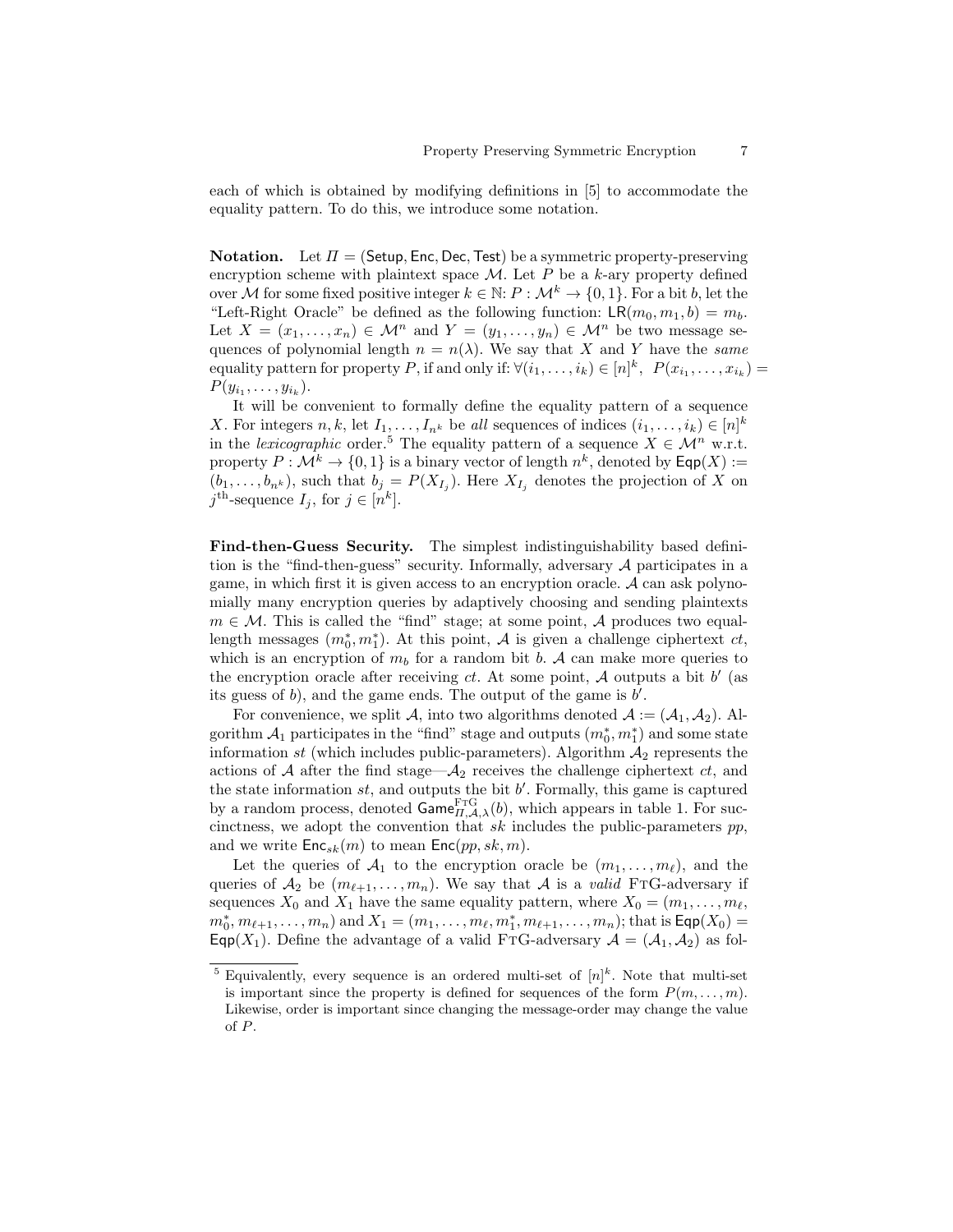lows:

$$
\mathsf{Adv}_{\Pi,\mathcal{A},\lambda}^{\mathrm{FTG}} = \left| \Pr \left[ \mathsf{Game}_{\Pi,\mathcal{A},\lambda}^{\mathrm{FTG}}(1) = 1 \right] - \Pr \left[ \mathsf{Game}_{\Pi,\mathcal{A},\lambda}^{\mathrm{FTG}}(0) = 1 \right] \right|
$$

**Definition 3.1 (FtG Security).** Let  $\Pi =$  (Setup, Enc, Dec, Test) be a symmetric property-preserving encryption scheme with plaintext space M and associated property  $P : \mathcal{M}^k \to \{0,1\}$  for a fixed positive integer  $k \in \mathbb{N}$ . We say that  $\Pi$  is FTG-secure, if there exists a negligible function negl( $\cdot$ ) such that for all probabilistic polynomial time valid FTG-adversaries  $A = (A_1, A_2)$ , and for all sufficiently large  $\lambda \in \mathbb{N}$ , the advantage of A in game  $\text{Game}_{\Pi,A,\lambda}^{\text{FTG}}(b)$  is at most  $\mathsf{negl}(\lambda)$ . That is,  $\mathsf{Adv}_{\Pi,\mathcal{A},\lambda}^{\text{FTG}} \le \mathsf{negl}(\lambda)$ .



Table 1. Security games for defining the three notions—FTG, LOR, and sRVR.

Left-or-Right Security. Define left-or-right encryption oracle, denoted by  $Enc(pp, sk, LR(\cdot, \cdot, b))$ , which behaves as follows. On input a pair of equal-length messages  $(m_0, m_1) \in \mathcal{M}^2$ , the oracle obtains message  $\mathsf{LR}(m_0, m_1, b) = m_b$ , and then outputs a ciphertext by computing  $Enc(pp, sk, m_b)$ . Once again, we drop pp from the notation for succinctness, and denote this oracle by  $Enc_{sk}(LR(\cdot, \cdot, b)).$ 

In this security definition,  $A$  participates in a game in which he gets access to  $\mathsf{Enc}_{sk}(\mathsf{LR}(\cdot,\cdot,b))$  for a random b. Throughout the execution of the game, A adaptively submits the queries of the form  $(m_i^0, m_i^1)$  to the encryption oracle and receives  $ct_i = \textsf{Enc}_{sk}(m_i^b)$  for  $i = 1, ..., n$  where  $n = n(\lambda)$  is an arbitrary polynomial. At some point,  $\tilde{\mathcal{A}}$  outputs a bit  $b'$  (as its guess of b), and the game ends. The output of the game is  $b'$ . Formally, this game is captured by a random process, denoted  $\mathsf{Game}_{\Pi,\mathcal{A},\lambda}^{\text{LoR}}(b)$ , which appears in table 1. Let the queries of A to the oracle be  $\{(m_i^0, m_i^1)\}_{i=1}^n$ , and let  $X_0 = (m_1^0, \ldots, m_n^0)$  and  $X_1 = (m_1^1, \ldots, m_n^1)$ . We say that A is a valid LOR-adversary if sequences  $X_0$  and  $X_1$  have the same equality pattern; that is  $\textsf{Eqp}(X_0) = \textsf{Eqp}(X_1)$ . The advantage of a valid LoRadversary  $A$  is defined as before:

$$
Adv_{\Pi,\mathcal{A},\lambda}^{\text{LOR}} = \left| \Pr \left[ \mathsf{Game}_{\Pi,\mathcal{A},\lambda}^{\text{LOR}}(1) = 1 \right] - \Pr \left[ \mathsf{Game}_{\Pi,\mathcal{A},\lambda}^{\text{LOR}}(0) = 1 \right] \right|
$$

**Definition 3.2 (LoR Security).** Let  $\Pi$  = (Setup, Enc, Dec, Test) be a symmetric property-preserving encryption scheme with plaintext space M and associated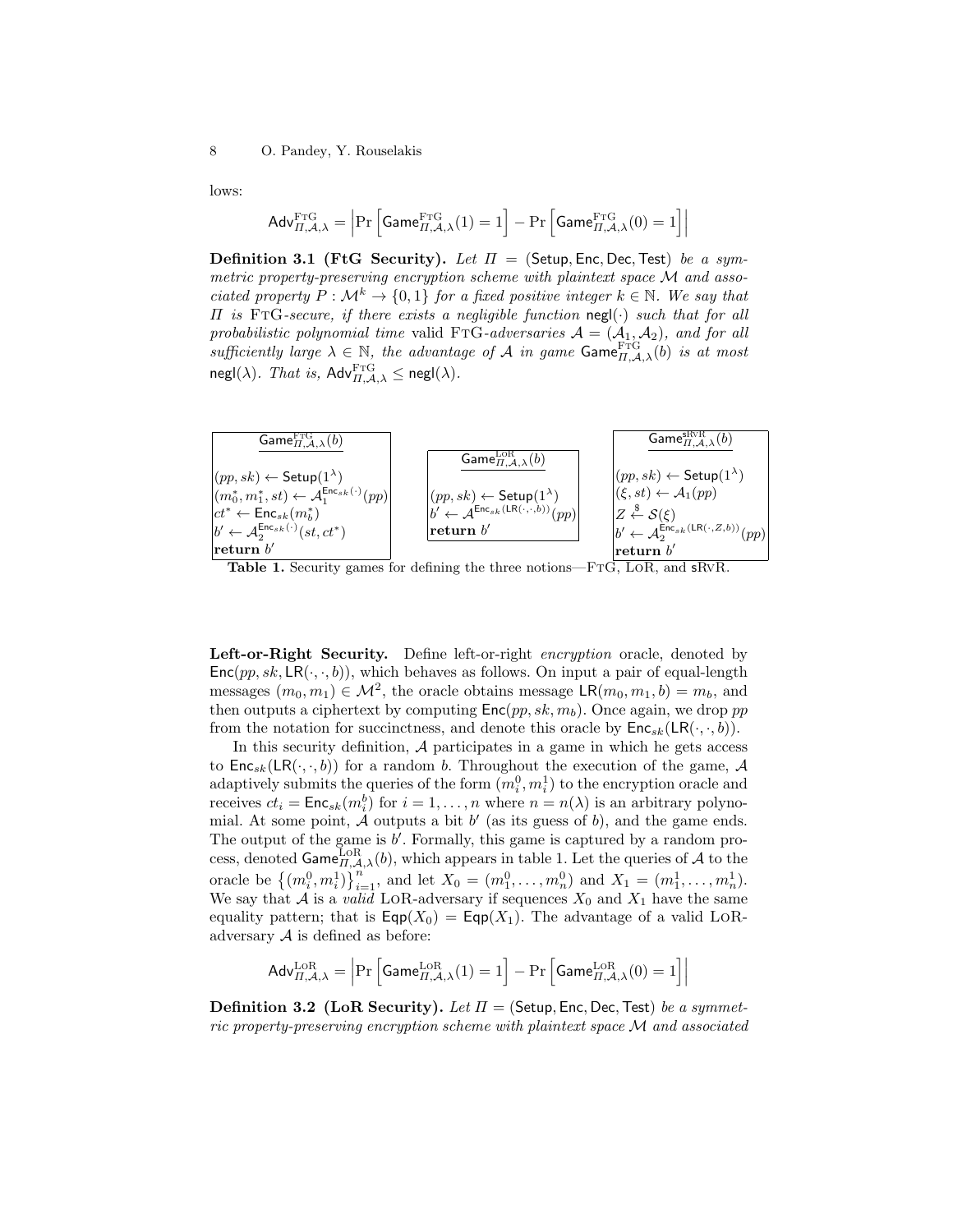property  $P : \mathcal{M}^k \to \{0,1\}$  for a fixed positive integer  $k \in \mathbb{N}$ . We say that  $\Pi$  is LOR-secure, if there exists a negligible function  $\operatorname{negl}(\cdot)$  such that for all probabilistic polynomial time valid LOR-adversaries A, and for all sufficiently large  $\lambda \in \mathbb{N}$ , the advantage of A in game  $\textsf{Game}_{H,\mathcal{A},\lambda}^{\textsf{LoR}}(b)$  is at most  $\textsf{negl}(\lambda)$ . That is,  $\mathsf{Adv}_{\Pi,\mathcal{A},\lambda}^{\mathrm{LoR}} \le \mathsf{negl}(\lambda).$ 

We note that in their work on symmetric-key predicate encryption, Shen, Shi, and Waters [41] called the FtG-security as the "single-challenge" security, and the LoR-security as the "full-security."

Real-versus-Random Security. Another interesting notion considered in [5] is that of "real-or-random" security, where the attacker instead of giving two sequences gives only one, called the real, sequence). In return, it either receives the encryption of the messages from real sequence, or the encryption of random messages (which form the random sequence). As discussed earlier, adopting this notion to the setting of property-preserving encryption is slightly tricky.

Recalling briefly, the real sequence allows the adversary  $A$  to learn its equality pattern; and therefore indistinguishability makes sense only if a random sequence with the same equality pattern is selected. However, if the real sequence is selected adaptively, its equality pattern also evolves adaptively; but since  $A$  must receive encryptions "on-the-fly," providing encryptions of random messages that "in-the-end" would have the same equality pattern as the real sequence may not always be possible. It is for this reason that defining a meaningful "simulationbased" definition is difficult in this setting.

Nevertheless, a meaningful definition can still be achieved if we do not allow the adversary to adaptively evolve the security pattern of the real sequence. That is, we consider a *static* or *selective* setting, where the  $A$  "announces" the equality pattern that the real sequence will have at the beginning of the game (on input the public-parameters). This is much like the selective-ID model of  $[18, 19]$ <sup>6</sup>

The *selective* real-versus-random security denoted by **s**RvR, considers a game that is identical to the game in LoR-security except for the following difference. The adversary is a pair of algorithms  $A = (A_1, A_2)$  such that  $A_1$  on input the public-parameters, outputs a binary vector  $\xi$  of length polynomial in  $\lambda$ , and a state information st (which includes public-parameters). Vector  $\xi$  represents an equality-pattern and fixes an integer  $n \in \mathbb{N}$ . A random sequence  $Z = (z_1, \ldots, z_n) \in \mathcal{M}^n$  is chosen such that  $\textsf{Eqp}(Z) = \xi$ . A is given access to an encryption oracle which accepts queries of the form  $m \in \mathcal{M}$ ; upon  $i^{\text{th}}$ -query  $m_i$ , the oracle returns the value of  $Enc_{sk}(LR(m_i, z_i, b))$ . We slightly abuse the notation, and denote this special oracle by  $\mathsf{Enc}_{sk}(\mathsf{LR}(\cdot, Z, b))$ . This game is formally captured by a random process, denoted  $\mathsf{Game}_{H,\mathcal{A},\lambda}^{\text{SRVR}}(b)$ , which appears in table 1. Denote by  $\mathcal{S}(\xi)$  the set of all message-sequences whose equality pattern is  $\xi$ .

 $6$  The fact that in our model, the public-parameters pp are given before A decides the equality pattern does not make our model necessarily better. Indeed, pp are irrelevant since we are dealing with symmetric encryption; in particular, pp can be included simply as part of the ciphertext.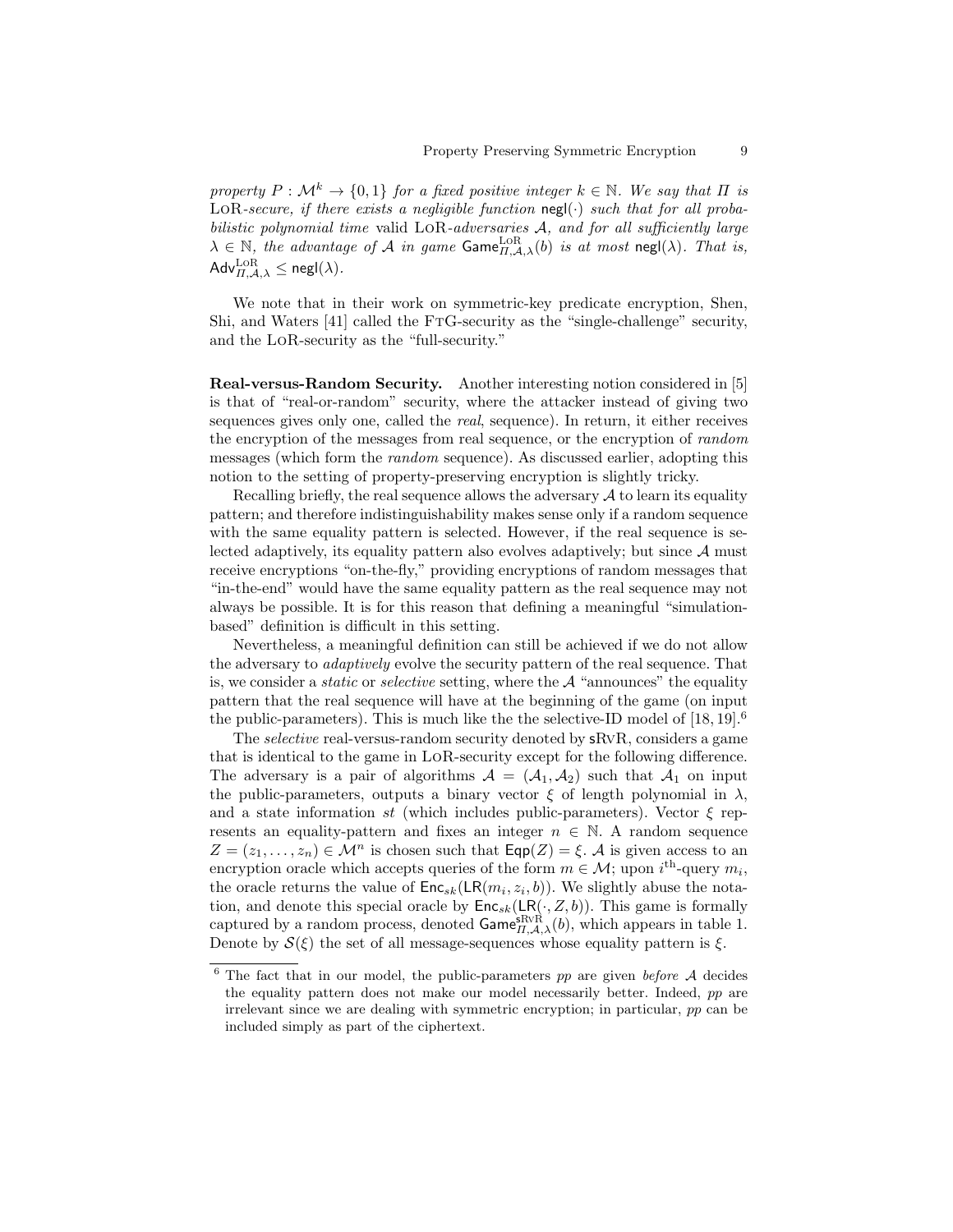We say that  $A$  is a valid sRvR-adversary if the sequence of messages queried by A, denoted  $M \in \mathcal{M}^n$  is such that  $\textsf{Eqp}(M) = \xi$ . Define the advantage  $\textsf{Adv}_{\Pi,\mathcal{A},\lambda}^{\textsf{SRVR}}$ and the sRvR-security of  $\Pi$  for a valid sRvR-adversary  $\mathcal{A}$ , analogous to  $\mathsf{Adv}_{\Pi,\mathcal{A},\lambda}^{\text{LoR}}$ and LoR-security by replacing the word LoR with sRvR.

Remarks on the hierarchy. As noted earlier, we show that there is a hierarchy of security notions that does not collapse. The security notion  $\text{FTG}^{\eta}$  is identical to FtG except that the adversary has multiple find stages, and sends exactly  $\eta$  pairs of challenges. Likewise, the sRvR notion reduces to the selective variant of the LoR notion, denoted sLoR: the only difference is that in sLoR definition,  $\mathcal A$  announces the security pattern  $\xi$  of the two sequences before seeing any encryptions. Due to space constraints, the formal definitions of  $\text{FTG}^{\eta}, \text{sLoR}$ are given in the full version.

## 4 Relations Among Security Notions

In this section, we will establish relationships between various notions security for symmetric property-preserving encryption (PPEnc). The main result of this section is that  $\text{FTG}^{\eta}$  does not imply  $\text{FTG}^{\eta+1}$ . We will start with the simpler case that FtG-security does not imply LoR-security—not even the selective variants sLoR and sRvR. All other implications are rather trivial.

Informally, for a symmetric PPEnc  $\Pi$  for a property  $P$ , we say that LoRsecurity implies FTG-security, denoted  $LOR \rightarrow FTG$ , to mean the following statement: "If  $\Pi$  satisfies LOR-security (i.e., definition 3.2) then it also satisfies FtG-security (i.e., definition 3.1)." In [5], it was shown that, for an ordinary symmetric encryption scheme, FtG-security and LoR-security, are in fact equivalent (up to a polynomial degradation in security). Which means that FTG implies LoR, and vice-versa. The same proof shows that  $\text{FTG}^{\eta+1} \to \text{FTG}^{\eta}$  for every  $\eta \in \mathbb{N}$ .

### 4.1 LoR vs. FtG

First off, it is trivial to see that LoR implies FTG. In case of an ordinary<sup>7</sup> scheme, to simulate the FTG-game for an attacker, a simulator participates in an LOR game. To answer encryption queries of  $A$  (in "find" stage and after the challenge ciphertext) which consist of a single message  $m \in \mathcal{M}$ , the simulator can simply send a query of the form  $(m, m) \in M^2$  to its left-or-right-encryption oracle, and give the answer to A. The challenge-query  $(m_0^*, m_1^*)$  can be used directly. This strategy also applies to our setting of symmetric PPEnc, with no change. The key observation is that the sequences sent by the simulator to the outside oracle have the same equality pattern, simply because  $\mathcal A$  is a valid FTGadversary. This proof is omitted, and we conclude that  $LOR \rightarrow FTG$  for all P.

<sup>7</sup> That is, it is not necessarily a property-preserving encryption scheme.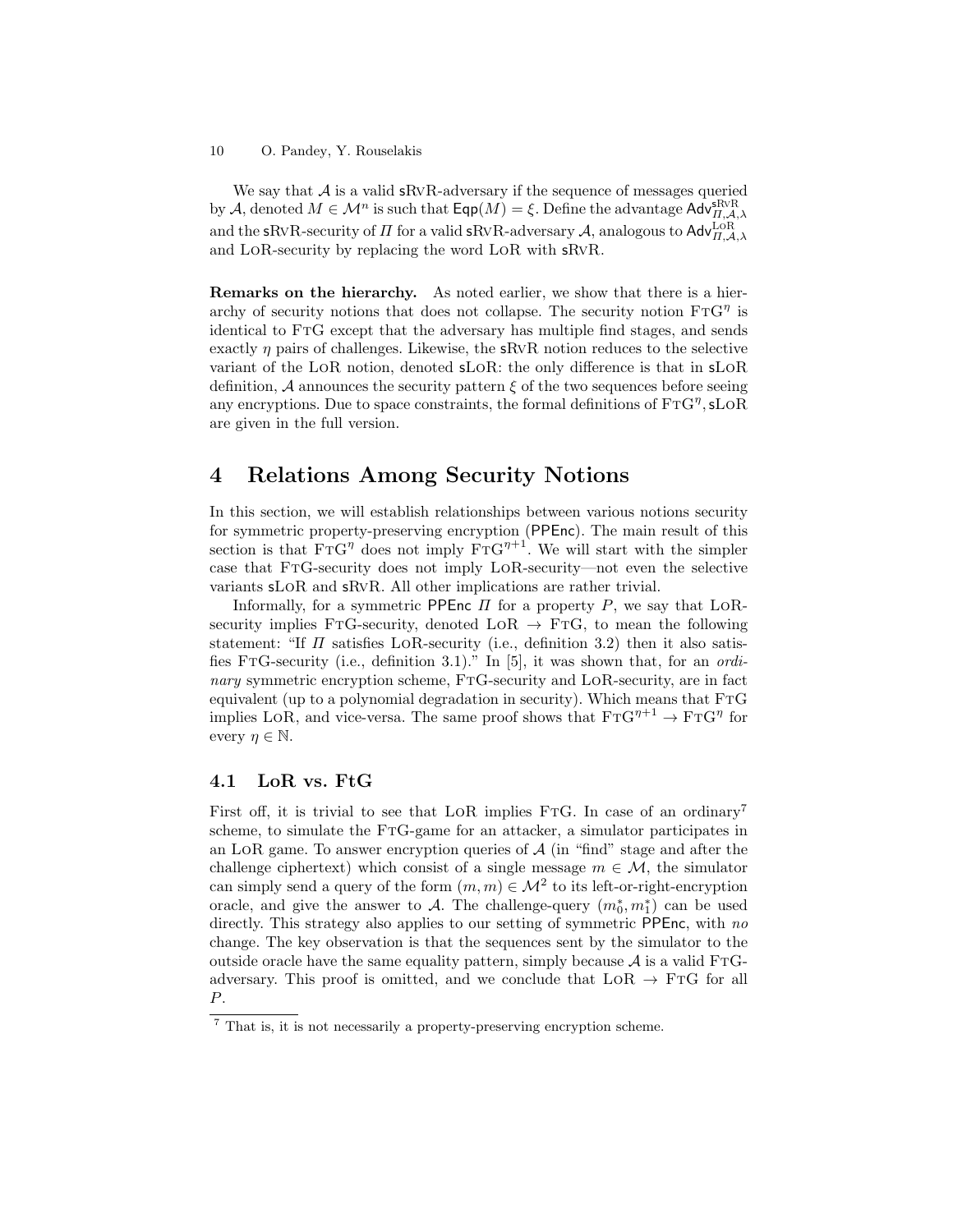To prove the other direction, i.e.,  $FTG \rightarrow \text{LoR}$ , a simple hybrid experiment is used in [5] in which the left sequence is converted into the right sequence by changing one message at a time. While this works for an ordinary encryption scheme, this approach breaks down in case of PPEnc. In particular, in the  $i$ -th hybrid, as we change the encryption of  $i$ -th "left" message to the corresponding right message, the equality pattern may change. It might even be true that the right-sequence is not "reachable" from the left-sequence for every property P by changing one message at a time. In this case we say that the two sequences belong in different equivalence classes.

**Proving the separation.** To separate FTG from LoR, our goal is to think of a property P (preferably, a natural property) and an encryption scheme  $\Pi$ such that: P divides its message space in only a small number of equivalence classes, and  $\Pi$  leaks the "identity" of the equivalence class at the end of the security game. This will not break FTG-security, but by choosing two sequences with same equality pattern but different equivalence classes, LoR-security can be broken.

We will use quadratic residuosity to construct a property. For a prime number p, define by  $\mathcal{QR}_p$  and  $\mathcal{QNR}_p$  the set of quadratic residues and quadratic nonresidues respectively in  $\mathbb{Z}_p^*$ . It will be convenient to define the following "sign" function J, which outputs whether a message  $m \in \mathbb{Z}_p^*$  is a quadratic residue or not:<sup>8</sup> if  $m \in \mathcal{QR}_p$  then  $\mathcal{J}(m) = 0$ , otherwise (i.e.,  $m \in \mathcal{QNR}_p$ ),  $\mathcal{J}(m) = 1$ . For any two messages  $(x, y) \in \mathbb{Z}_p^* \times \mathbb{Z}_p^*$ , we define the following binary property:

$$
P_{\text{qr}}(x, y) = \begin{cases} 1 \text{ if } x \cdot y \in \mathcal{QR}_p \\ 0 \text{ if } x \cdot y \in \mathcal{QNR}_p \end{cases}
$$

We now prove the following theorem.

**Theorem 4.1 (FtG**  $\leftrightarrow$  LoR). Suppose there exists a FTG-secure propertypreserving symmetric encryption scheme  $\Pi$  for property  $P_{qr}$  and plaintext-space  $\mathcal{M} = \mathbb{Z}_p^*$ . Then there exists another property-preserving symmetric encryption scheme  $H^*$  for property  $P_{qr}$  and plaintext space M such that  $H^*$  is FTG-secure, but it is not LoR-secure.

*Proof.* The key-idea in our proof is that the property  $P_{qr}$  puts a nice structure on the equality pattern of adversary's queries. We will use a one-time pad to hide crucial information about this structure in the ciphertext, which can be recovered in the LOR-game but not in the FTG-game.

Let  $\Pi = ($ Setup, Enc, Dec, Test). We construct a new scheme  $\Pi^* = ($ Setup<sup>\*</sup>, Enc<sup>∗</sup> , Dec<sup>∗</sup> , Test<sup>∗</sup> ), whose algorithms are defined as follows.

1. The Setup<sup>\*</sup> algorithm calls Setup  $\rightarrow (pp, sk)$ , it then picks a uniformly random bit  $t \stackrel{\$}{\leftarrow} \{0,1\}$ . It outputs pp as the public-parameters and the secret-key is set to the pair  $sk^* = (sk, t)$ . The bit t will be used as a one-time pad.

<sup>8</sup> This is essentially the Legendre symbol with -1 replaced by 0.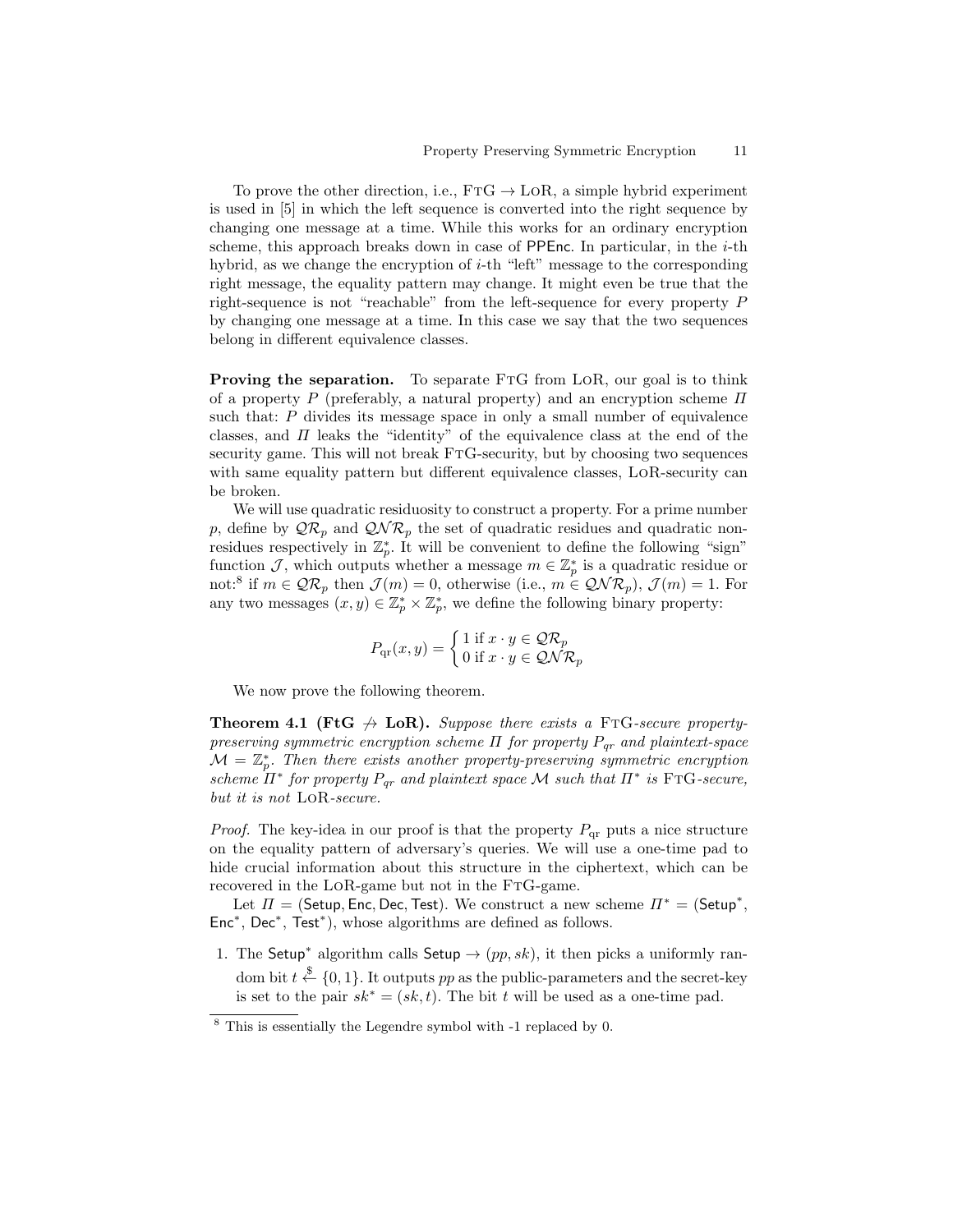2. Algorithm  $\mathsf{Enc}^*$  encrypts an input  $m \in \mathbb{Z}_p^*$  as follows. It calls  $\mathsf{Enc}(pp, sk, m) \to$ 

*ct*. Then it selects a uniformly random bit  $b \leftarrow \{0, 1\}$ . If  $b = 0$  the output ciphertext is  $ct^* = (ct, b, t)$ ; otherwise,  $b = 1$  and the ciphertext is  $ct^* = (ct, b, t \oplus \mathcal{J}(m))$ . Namely if  $b = 0$  the ciphertext reveals the one-time pad, otherwise the XOR of the pad with the residuosity sign. Compactly, the ciphertext is  $ct^* = (\text{Enc}(pp, sk, m), b, t \oplus (b \wedge \mathcal{J}(m)))$ .

3. The decryption algorithm, on input  $(ct, b, c)$  outputs  $\textsf{Dec}(pp, sk, ct)$ . The test algorithm on input  $(ct_1, b_1, c_1)$  and  $(ct_2, b_2, c_2)$  outputs  $Test(pp, ct_1, ct_2)$ .

It is easy to see to see that  $\Pi^*$  satisfies all the correctness properties if  $\Pi$  does. We have to show that  $\Pi^*$  is FTG-secure but not LoR-secure. This follows from lemmas 4.2 and 4.3. This completes the proof.

**Lemma 4.2.** For every valid FTG adversary A for  $\Pi^*$ , there exists a valid FTG adversary B for  $\Pi$  such that for every  $\lambda \in \mathbb{N}$ ,  $\mathsf{Adv}_{\Pi^*,\mathcal{A},\lambda}^{\text{FTG}} = \mathsf{Adv}_{\Pi,\mathcal{B},\lambda}^{\text{FTG}}$ 

*Proof.* We construct adversary (a.k.a. simulator)  $\beta$ , using  $\mathcal{A}$ . However, before doing so, we first analyze the possible attack sequences for A. Remember that A participates in an FTG-game against  $\Pi^*$ , and is denoted by  $\mathcal{A} = (\mathcal{A}_1, \mathcal{A}_2)$ . Further, it must satisfy the equality-pattern condition.

According to the definition of the FTG game,  $A_1$  will query for the messages  $m_1, m_2, \ldots, m_\ell$  (in the "find" phase), and output a *challenge* pair  $(m_0^*, m_1^*)$  along with some state information. Then  $A_2$ , on input a ciphertext and the state, will query for the messages  $m_{\ell+1}, m_{\ell+2}, \ldots, m_n$  (in phase 2) and output a guess. There are only two possible cases regarding the challenge pair:

Case 1:  $\mathcal{J}(m_0^*) = \mathcal{J}(m_1^*)$ . That is, either both messages are quadratic residues, or both are non-residues.

Case 2:  $\mathcal{J}(m_0^*) \neq \mathcal{J}(m_1^*)$ . That is, one message is a quadratic residue, and the other is a non-residue. Notice that in this case it holds that neither  $A_1$  nor  $\mathcal{A}_2$  makes any queries to the encryption oracle. That is, no queries are made either in phase-1 or phase-2. Indeed, suppose that either  $A_1$  or  $A_2$  queries m and receives  $ct = \text{Enc}_{sk}(m)$ . Then, by the properties of quadratic residues, we have that  $P_{\text{qr}}(m, m_0^*) \neq P_{\text{qr}}(m, m_1^*)$ . This violates the equality pattern condition since  $P_{qr}$  can be learned from ct and  $ct^*$  (which  $\mathcal{A}_2$  receives).

Now, the adversary  $\mathcal{B} = (\mathcal{B}_1, \mathcal{B}_2)$  when participating in the FTG-game for  $\Pi$ , internally simulates the FTG-game for  $\mathcal{A}$  (with scheme  $\Pi^*$ ) as follows.  $\mathcal{B}_1$  on input the public parameters of  $\Pi$ , forwards them to  $\mathcal{A}_1$ . A must follow one of the two cases above. Suppose that  $A$  follows Case-1. In this case, if  $A_1$  makes a single-message encryption query,  $\mathcal{B}_1$  forwards this query to the outside encryption oracle, and gives  $A_1$  whatever the answer is. At some point,  $A_1$  outputs  $(m_0^*, m_1^*, st)$ ; then  $\mathcal{B}_1$  also outputs this triplet and halts.

Algorithm  $\mathcal{B}_2$  picks a uniformly random one-time pad  $t \stackrel{\$}{\leftarrow} \{0,1\}$  and stores it.  $B_2$  receives a ciphertext  $ct'$  (and state  $st$ ) as input. Note that  $ct'$  is a ciphertext of  $\Pi$ . To construct a ciphertext of  $\Pi^*$ ,  $\mathcal{B}_2$  picks a random bit b, and sets  $ct^* =$  $(ct', b, t)$  if  $b = 0$ ; otherwise it sets  $ct^* = (ct', b, (t \oplus \mathcal{J}(m_0^*))$ . This is a correctly distributed ciphertext since  $\mathcal{J}(m_0^*) = \mathcal{J}(m_1^*)$ .  $\mathcal{B}_2$  internally provides  $(ct^*, st)$  to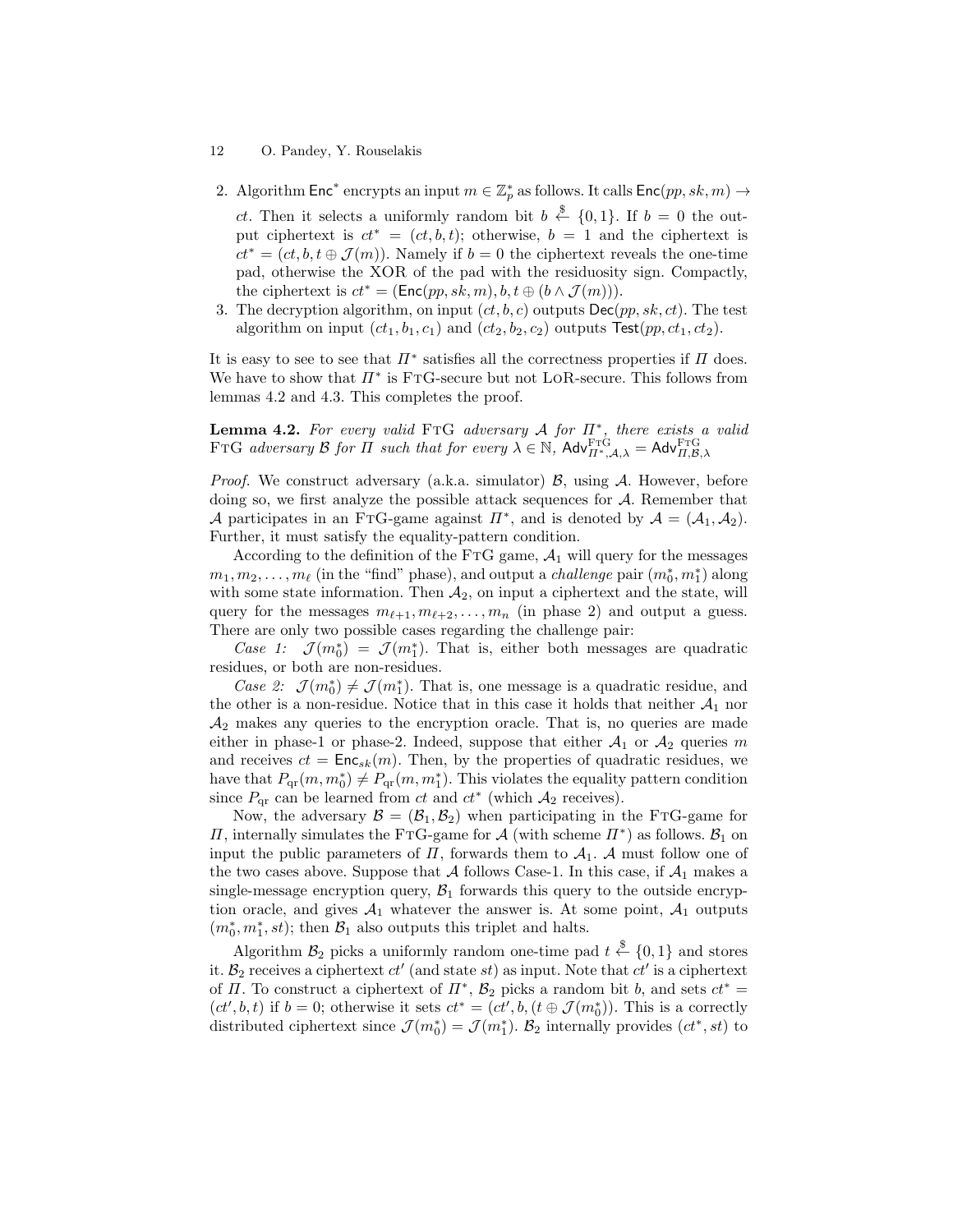$\mathcal{A}_2$ . Encryption queries of  $\mathcal{A}_2$  are answered by  $\mathcal{B}_1$  using its encryption oracle. It is clear that the simulation is perfect.

If on the other hand  $A_1$  gives out at the beginning of the game a challenge pair that consists of a residue and a non residue, we are in case-2. This means that no encryption queries are made by  $A_1$ , and none will be made by  $A_2$ . So  $B_1$  also simply outputs this pair and the state information to outside experiment. Upon receiving a challenge ciphertext and state, it gives the following ciphertext to  $\mathcal{A}_2$ :  $(ct, b, c)$  where both b and c are uniformly random bits. The state information is also given to  $A_2$ . In this case also the simulation is perfect, since irrespective of the value of  $b, c$  is distributed correctly as in a proper ciphertext (every value of  $c$ defines an implicit value for the one-time pad, which is information theoretically hidden since there are no other encryption queries made). This completes the proof.

**Lemma 4.3.** There exists a valid polynomial-time LOR attacker on  $\Pi^*$  with advantage  $1-2^{-n+1}$ , where n is the number of queries it makes.

Proof. The attacker proceeds as follows in the LoR-game. It sends queries such that the the left-sequence contains only quadratic-residues, while the rightsequence contains only quadratic-non-residues. Notice that this a valid pair of sequences since the equality patterns are the same with respect to property  $P_{\text{or}}$ : the output of the property is always 1 for any pair of messages in each sequence. However if the length of each sequence is  $n$ , then with probability  $q = 1 - 2 \cdot \left(\frac{1}{2}\right)^n = 1 - 2^{-n+1}$ , there will be two ciphertexts  $(ct_1, b_1, c_1)$  and  $(ct_2, b_2, c_2)$  for which  $b_1 \neq b_2$ . In this case, the value  $c_1 \oplus c_2$  reveals the residuositysign of one of the two streams. Since this sign is known to the attacker and it is different for the two streams, it compromises LoR-security. In the unlikely case when  $b_1 = b_2$  for all ciphertexts, the attacker fails, say by outputting 0, giving us the required advantage.

Our next goal is to separate  $\text{FTG}^{\eta+1}$  from  $\text{FTG}^{\eta}$ . The following theorem will be proven in the full version using the same property  $P_{qr}$ .

**Theorem 4.4 (FtG**<sup> $\eta$ </sup>  $\leftrightarrow$  **FtG**<sup> $\eta$ +1</sup>). Let  $\eta$   $\in$  N be a fixed positive integer. Suppose there exists a  $\text{FTG}^{\eta}$ -secure property-preserving symmetric encryption scheme  $\Pi$  for property  $P_{qr}$  and plaintext-space  $\mathcal{M} = \mathbb{Z}_p^*$ . Then there exists another property-preserving symmetric encryption scheme  $\Pi^*$  for property  $P_{qr}$  and plaintext space M such that  $\Pi^*$  is  $\text{FTG}^{\eta}$ -secure, but it is not  $\text{FTG}^{\eta+1}$ -secure.

# 5 Constructions of Property-preserving Encryption

In this section, we present constructions of property preserving encryption (PPEnc) encryption scheme. Instead of constructing the full-fledged scheme, it suffices to construct a slightly weaker variant, called property-preserving tag scheme (PPTag). A PPTag scheme allows us to test the property Test, without having a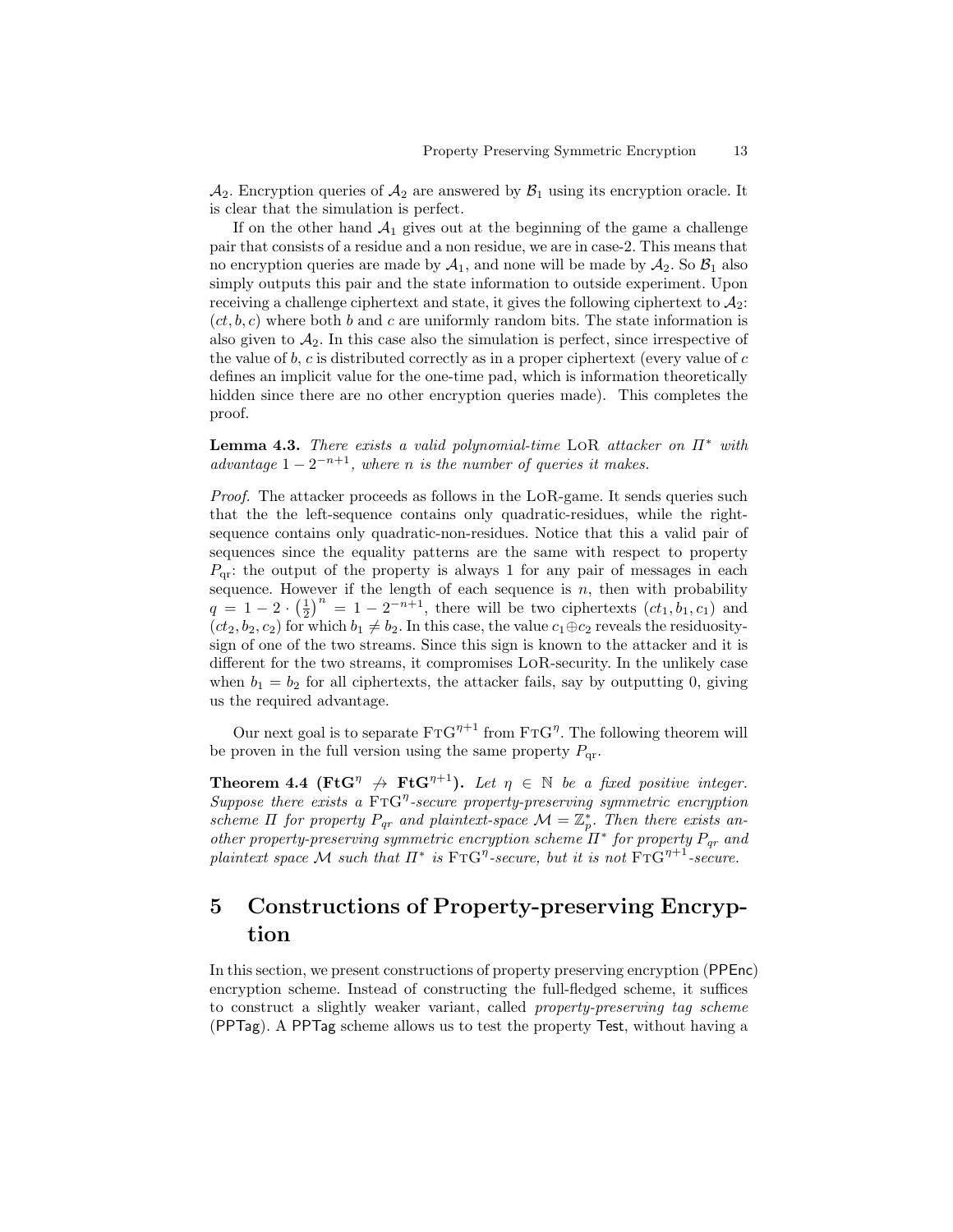decryption algorithm. We can get correct decryption by utilizing appropriately any IND − CPA secure symmetric encryption scheme. We refer the reader to [31, 41] for this somewhat standard approach.

To start with, we note that for unary properties  $P$ , one can simply include the value of  $P(m)$  in the ciphertext, to get a construction. Therefore, we focus on properties of higher arity. In the full version of the paper, we present a generic construction of PPTag for any binary property from adaptively fully secure predicate encryption[41]. The main idea of this construction is that the new encryption algorithm calls the encryption algorithm of the original predicate encryption scheme and the token generation algorithm, both with input the message m. The resulting ciphertext consists of a ciphertext part and a token part. A selectively fully secure scheme is given in [41], which is not sufficient for our LoR security definition. Therefore, we present an explicit PPEnc construction in the following section.

### 5.1 An Explicit Construction for Testing Orthogonality

This is a construction for testing orthogonality of two vectors. The plaintext space of our scheme is  $M = (\mathbb{Z}_N^* \cup \{0\})^n$  where  $N = pq$  for two  $\lambda$ -bit primes p and  $q, \mathbb{Z}_N^*$  is the set of invertible elements of  $\mathbb{Z}_N$ , and  $n : \in \mathbb{N} \to \mathbb{N}$  polynomial in  $\lambda$ . <sup>9</sup> The associated property  $P : \mathcal{M} \times \mathcal{M} \to \{0,1\}$  is such that:  $P(\vec{u}, \vec{v}) = 0$  if  $\vec{u}\cdot\vec{v} = 0 \mod p$  and 1 otherwise. The algorithms of our scheme are the following:

 $-$  Setup( $1^{\lambda}, n$ )  $\rightarrow$  (pp, sk): Pick two different prime numbers p, q uniformly in the range  $[2^{\lambda-1}, 2^{\lambda})$ , where  $\lambda \geq 3$ . Pick a group G of order  $N = pq$  with a bilinear map  $e : \mathbb{G} \times \mathbb{G} \to \mathbb{G}_T$ . Select two random generators  $g_0, g_1$  for subgroups of order  $p$  and  $q$  respectively.

Let  $S_n \stackrel{\text{def.}}{=} \{(x_1,\ldots,x_n) \in \mathbb{Z}_q^n | \sum_{i=1}^n x_i^2 \in \mathcal{QR}_q\}$  be a set of vectors with *n* components. Select a vector  $\gamma = (\gamma_1, \dots, \gamma_n)$  uniformly from the set  $S_n$ . Finally, let  $\delta \in \mathbb{Z}_q$  be such that  $\delta^2 = \sum_{i=1}^n \gamma_i^2$  (pick one of the two at random), and  $\mathbb{1}_{\mathbb{G}}$  be the identity element of  $\mathbb{G}$ . The parameters output by the algorithm are:

$$
pp = (\lambda, n, N, \mathbb G, \mathbb G_T, e, \mathbbm 1_{\mathbb G}) \qquad \qquad sk = (g_0, g_1, \left\{\gamma_i\right\}_{i=1}^n, \delta)
$$

–  $\mathsf{Enc}(pp, sk, M) \to ct$ : On input a message  $M = (m_1, m_2, \ldots, m_n)$  the algorithm picks two random elements of  $\mathbb{Z}_N$ :  $\phi, \psi \overset{\$}{\leftarrow} \mathbb{Z}_N$ . It outputs the following ciphertext:

$$
ct=\left(ct_0,\left\{ct_i\right\}_{i=1}^n\right)=\left(g_1^{\psi\delta},\left\{g_0^{\phi m_i}\cdot g_1^{\psi\gamma_i}\right\}_{i=1}^n\right)
$$

 $9$  Since the factorization of N is not public, the plaintext space is not public. However if we assume that factoring is hard, any user that generates messages in  $\mathbb{Z}_N$  will, except with negligible probability, generate a message in the correct plaintext space  $\mathbb{Z}_N^* \cup \{0\}.$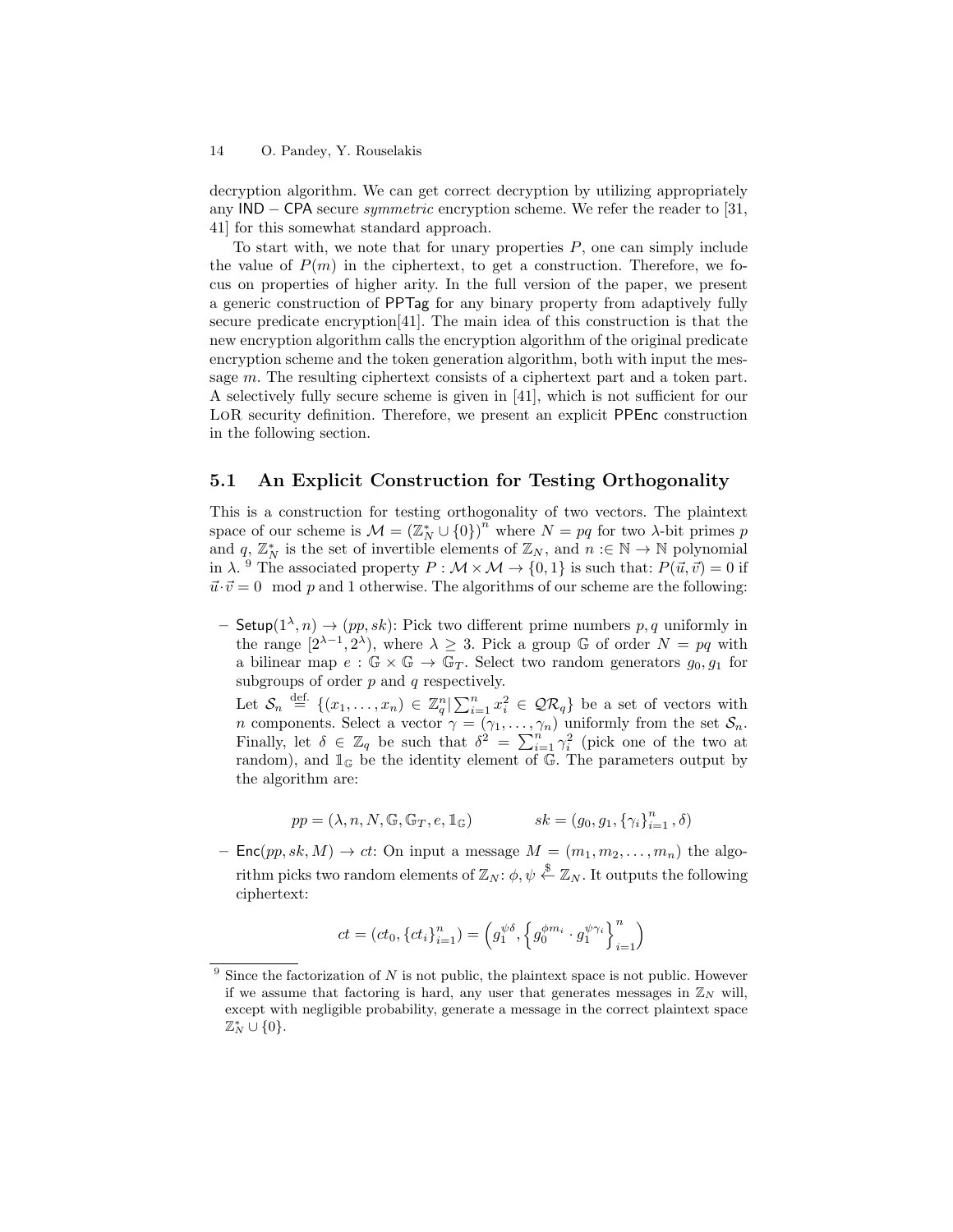$-$  Test $(pp, ct^{(1)}, ct^{(2)}) \rightarrow \{0, 1\}$ : On input the two ciphertexts  $ct^{(1)} = \left(ct_0^{(1)}, \left\{ct_i^{(1)}\right\}\right)$  $i=1$  $\setminus$ and  $ct^{(2)} = \left(ct_0^{(2)}, \left\{ct_i^{(2)}\right\}\right)^n$  $i=1$ , the algorithm outputs 0 if and only if

$$
\prod_{i=1}^{n} e\left(ct_i^{(1)}, ct_i^{(2)}\right) = e\left(ct_0^{(1)}, ct_0^{(2)}\right)
$$

Correctness. Correctness is satisfied, except with negligible probability, due to the following:

$$
\prod_{i=1}^{n} e\left(ct_i^{(1)}, ct_i^{(2)}\right) = \prod_{i=1}^{n} e\left(g_0^{\phi^{(1)}m_i^{(1)}} \cdot g_1^{\psi^{(1)}\gamma_i}, g_0^{\phi^{(2)}m_i^{(2)}} \cdot g_1^{\psi^{(2)}\gamma_i}\right)
$$
\n
$$
= \prod_{i=1}^{n} e\left(g_0, g_0\right)^{\phi^{(1)}\phi^{(2)}m_i^{(1)}m_i^{(2)}} e\left(g_1, g_1\right)^{\psi^{(1)}\psi^{(2)}\gamma_i^2}
$$
\n
$$
= e\left(g_0, g_0\right)^{\phi^{(1)}\phi^{(2)}\vec{m}^{(1)}\cdot \vec{m}^{(2)}} e\left(g_1, g_1\right)^{\psi^{(1)}\psi^{(2)}\sum_i \gamma_i^2}
$$

$$
e\left(ct_0^{(1)}, ct_0^{(2)}\right) = e\left(g_1^{\psi^{(1)}\delta}, g_1^{\psi^{(2)}\delta}\right)
$$
  
=  $e(g_1, g_1)^{\psi^{(1)}\psi^{(2)}\delta^2}$   
=  $e(g_1, g_1)^{\psi^{(1)}\psi^{(2)}\sum_i \gamma_i^2}$ 

In the full version, we prove that our construction satisfies LoR-security in the generic group model. We follow the terminology and proof ideas of [13] and [9]. We assume that the group elements of groups  $\mathbb{G}$  and  $\mathbb{G}_T$  are encoded by two random encodings  $\psi, \psi_T : \mathbb{F}_N \to \{0,1\}^m$ . These are injective functions that define the groups  $\mathbb{G} = {\psi(i)|i \in \mathbb{F}_N}$  and  $\mathbb{G}_T = {\psi_T(i)|i \in \mathbb{F}_N}$ . We are also given functions to compute the group operations on  $\mathbb{G}$  and  $\mathbb{G}_T$  and a function that computes the non degenerate bilinear mapping  $e$ . Then, we prove the following theorem.

**Theorem 5.1.** Let  $\psi, \psi_T, \mathbb{G}, \mathbb{G}_T$  be as above, and let A be a generic algorithm, representing a valid LoR-adversary against the scheme described above. Further, suppose that A makes at most Q encryption queries, and at most W group operations and pairings counted together. Then the advantage of A in the LoRgame is at most  $O((nQ+W)^2 \cdot 2^{-\lambda}).$ 

Acknowledgments We are thankful to the Math Overflow online community, especially to the users Noam D. Elkies, GH, and Gerry Myerson, for their swift responses regarding sums of squares modulo a prime number [35], to Brent Waters for useful discussions about predicate encryption and to the anonymous reviewers for their insightful comments.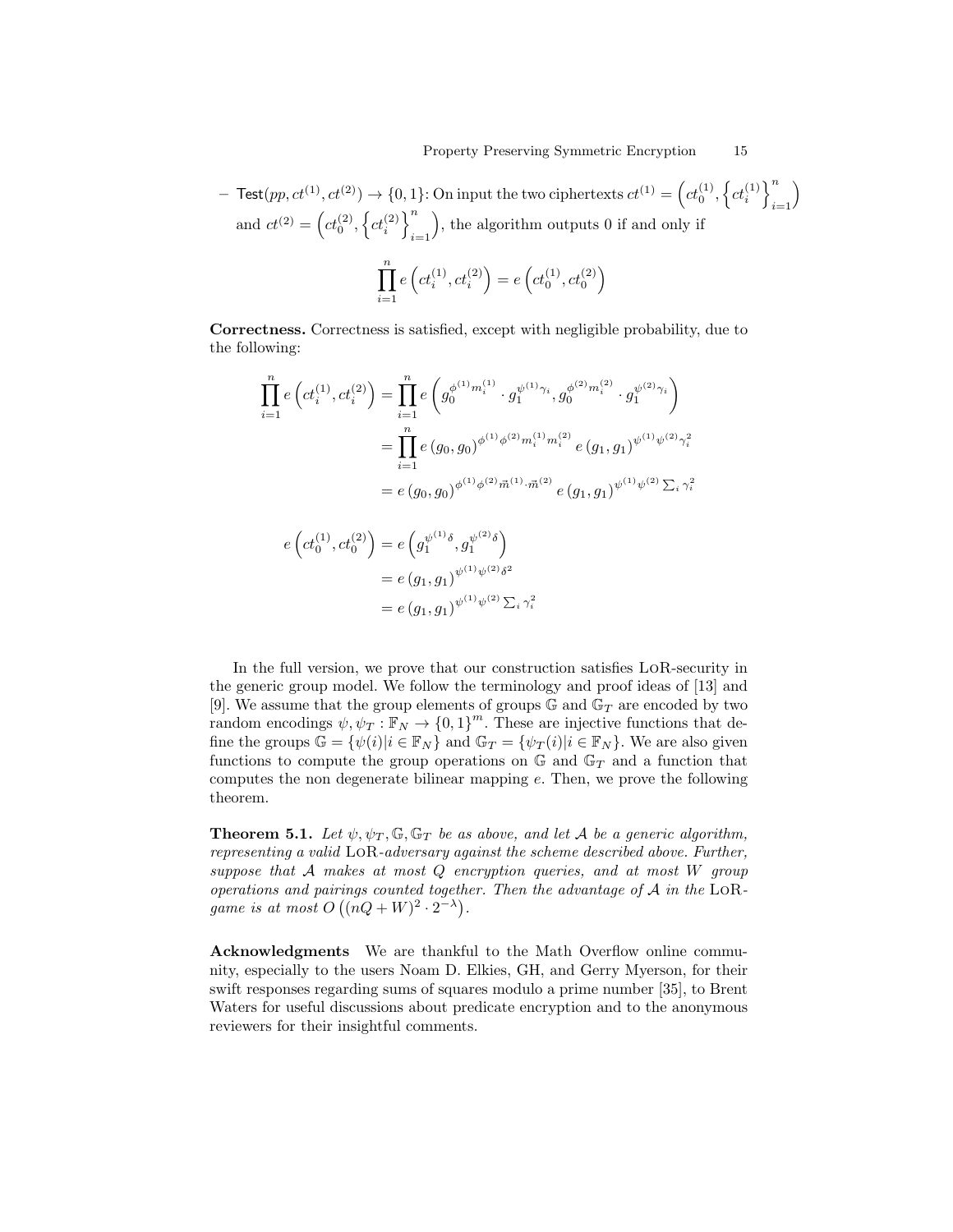## References

- 1. M. Abdalla, M. Bellare, D. Catalano, E. Kiltz, T. Kohno, T. Lange, J. Malone-Lee, G. Neven, P. Paillier, and H. Shi. Searchable encryption revisited: Consistency properties, relation to anonymous ibe, and extensions. In CRYPTO, pages 205– 222, 2005.
- 2. N. Alon, Y. Matias, and M. Szegedy. The space complexity of approximating the frequency moments. In STOC, pages 20–29, 1996.
- 3. M. Bellare, A. Boldyreva, and S. Micali. Public-key encryption in a multi-user setting: Security proofs and improvements. In EUROCRYPT, pages 259–274, 2000.
- 4. M. Bellare, A. Boldyreva, and A. O'Neill. Deterministic and efficiently searchable encryption. In Advances in Cryptology – CRYPTO '07, pages 535–552, 2007.
- 5. M. Bellare, A. Desai, E. Jokipii, and P. Rogaway. A concrete security treatment of symmetric encryption. In FOCS, pages 394–403, 1997.
- 6. M. Bellare, A. Desai, D. Pointcheval, and P. Rogaway. Relations among notions of security for public-key encryption schemes. In CRYPTO, pages 26-45, 1998.
- 7. M. Bellare, M. Fischlin, A. O'Neill, and T. Ristenpart. Deterministic encryption: Definitional equivalences and constructions without random oracles. In Advances in Cryptology – CRYPTO '08, pages 360–378, 2008.
- 8. M. Bellare, T. Ristenpart, P. Rogaway, and T. Stegers. Format-preserving encryption. In Selected Areas in Cryptography, pages 295–312, 2009.
- 9. J. Bethencourt, A. Sahai, and B. Waters. Ciphertext-policy attribute-based encryption. In IEEE Symposium on Security and Privacy, pages 321–334, 2007.
- 10. A. Boldyreva, N. Chenette, Y. Lee, and A. O'Neill. Order-preserving symmetric encryption. In EUROCRYPT, pages 224–241, 2009.
- 11. A. Boldyreva, N. Chenette, and A. O'Neill. Order-preserving encryption revisited: Improved security analysis and alternative solutions. In CRYPTO, pages 578–595, 2011.
- 12. A. Boldyreva, S. Fehr, and A. O'Neill. On notions of security for deterministic encryption, and efficient constructions without random oracles. In Advances in Cryptology – CRYPTO '08, pages 335–359, 2008.
- 13. D. Boneh, X. Boyen, and E.-J. Goh. Hierarchical identity based encryption with constant size ciphertext. In EUROCRYPT, pages 440–456, 2005.
- 14. D. Boneh, G. D. Crescenzo, R. Ostrovsky, and G. Persiano. Public key encryption with keyword search. In EUROCRYPT, pages 506–522, 2004.
- 15. D. Boneh, A. Sahai, and B. Waters. Functional encryption: Definitions and challenges. In TCC, pages 253–273, 2011.
- 16. D. Boneh and B. Waters. Conjunctive, subset, and range queries on encrypted data. In TCC, pages 535–554, 2007.
- 17. X. Boyen and B. Waters. Anonymous hierarchical identity-based encryption (without random oracles). In CRYPTO, pages 290–307, 2006.
- 18. R. Canetti, S. Halevi, and J. Katz. A forward-secure public-key encryption scheme. In EUROCRYPT, pages 255–271, 2003.
- 19. R. Canetti, S. Halevi, and J. Katz. Chosen-ciphertext security from identity-based encryption. In EUROCRYPT, pages 207–222, 2004.
- 20. M. Chase. Multi-authority attribute based encryption. In TCC, pages 515–534, 2007.
- 21. M. Creeger. Cloud computing: An overview. Queue, 7:2:3–2:4, June 2009.
- 22. R. Curtmola, J. A. Garay, S. Kamara, and R. Ostrovsky. Searchable symmetric encryption: improved definitions and efficient constructions. In ACM Conference on Computer and Communications Security, pages 79–88, 2006.